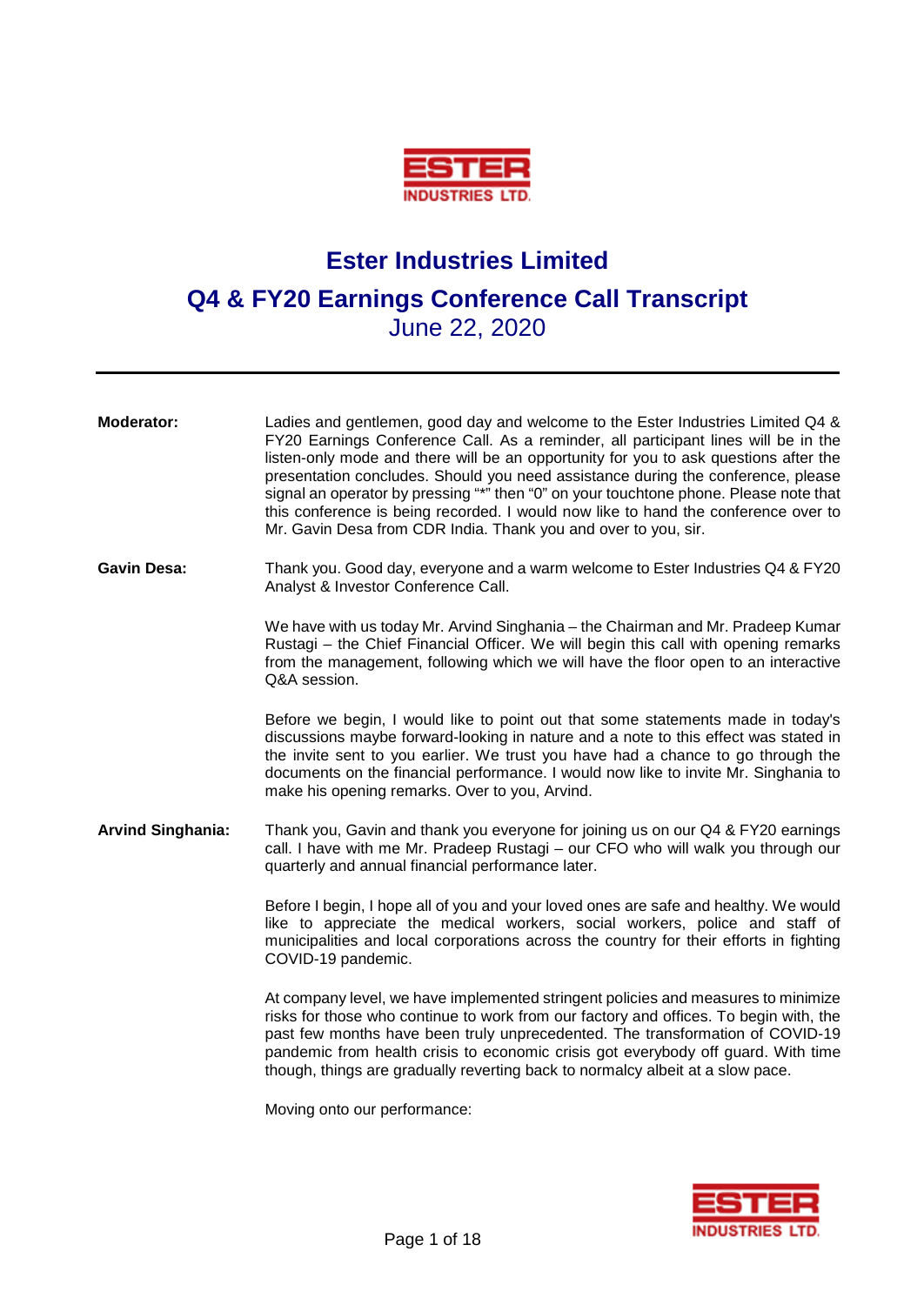I am pleased to say that we managed to deliver a robust profitability growth of 220% for the year. Film business continued its strong performance while Specialty Polymer has delivered one of its best performances till date. Engineering Plastic business was in fact gradually improving, but the recovery was halted abruptly following the outbreak of COVID-19. Further, on account of lockdown, the inflow of orders of Engineering Plastics got impacted. This coupled with suspension of the operations for the Engineering Plastics business to comply with the Central / State Governments orders has aggravated the problem for the business.

Further, I am happy to announce that we have taken on board the suggestions of our stakeholders and have incorporated a formal dividend distribution policy. From the current year onwards, the Board of Directors will endeavor to pay out up to 20% of profits post tax as dividends to its shareholders.

Moving onto individual businesses:

Specialty Polymer business: FY20 turned out to be one of the best years for the Specialty Polymer business. After the initial phase of ups and downs, the business has started to demonstrate the consistency we had envisaged. Our marquee products namely MB-03 and Innovative PBT have begun enjoying steady and consistent offtake. These products had been developed over the past years after a lot of hard work and R&D efforts and patience. Further, we are witnessing encouraging progress in the development of another new product for the carpet industry in the US. Sales during Q1 FY21 have been impacted due to slowdown in the US on account of COVID-19 outbreak. However, due to economic activity starting to return to normal in US and EU, we expect normal levels of operation to resume soon, but for COVID-19, growth momentum achieved in FY20 would have been maintained in FY21. Despite the impact of COVID-19, we are reasonably sure of doing better than FY20. While external challenges may have weighed on the near term performance, we are quite confident about long-term prospects as business fundamentals remain structurally strong.

Moving onto Film business:

We had a strong year on the back of increasing volumes and improved margins. Through various initiatives, we were able to enhance productivity on sustainable basis by about 11%. Since polyester film finds application in packaging of food items, drugs, pharmaceuticals, and medicines etc., it is considered as part of the essential commodities and therefore company's plant was allowed to operate during lockdown period. We had to marginally scale down our operation and sales amidst the restricted movement of material and labor only during the month of April 2020. However, we have been able to resume normal levels of operations from May 2020 onwards. Further, our attempts towards improving the product mix by increasing the share of value-added products is expected to enable us in preserving margins and profitability.

As mentioned in our previous call, we are targeting to increase the share of high margin products to 30% over the next 1 to 2 years from present levels of approximately 16%. Commissioning of an offline coater in May 2020 is a concrete step in achieving the targeted proportion of value added and Specialty products.

As regards our plan of expanding film capacity by 48,000 metric tons per annum with a capital outlay of about Rs. 500 crore announced in the month of March 2020, we

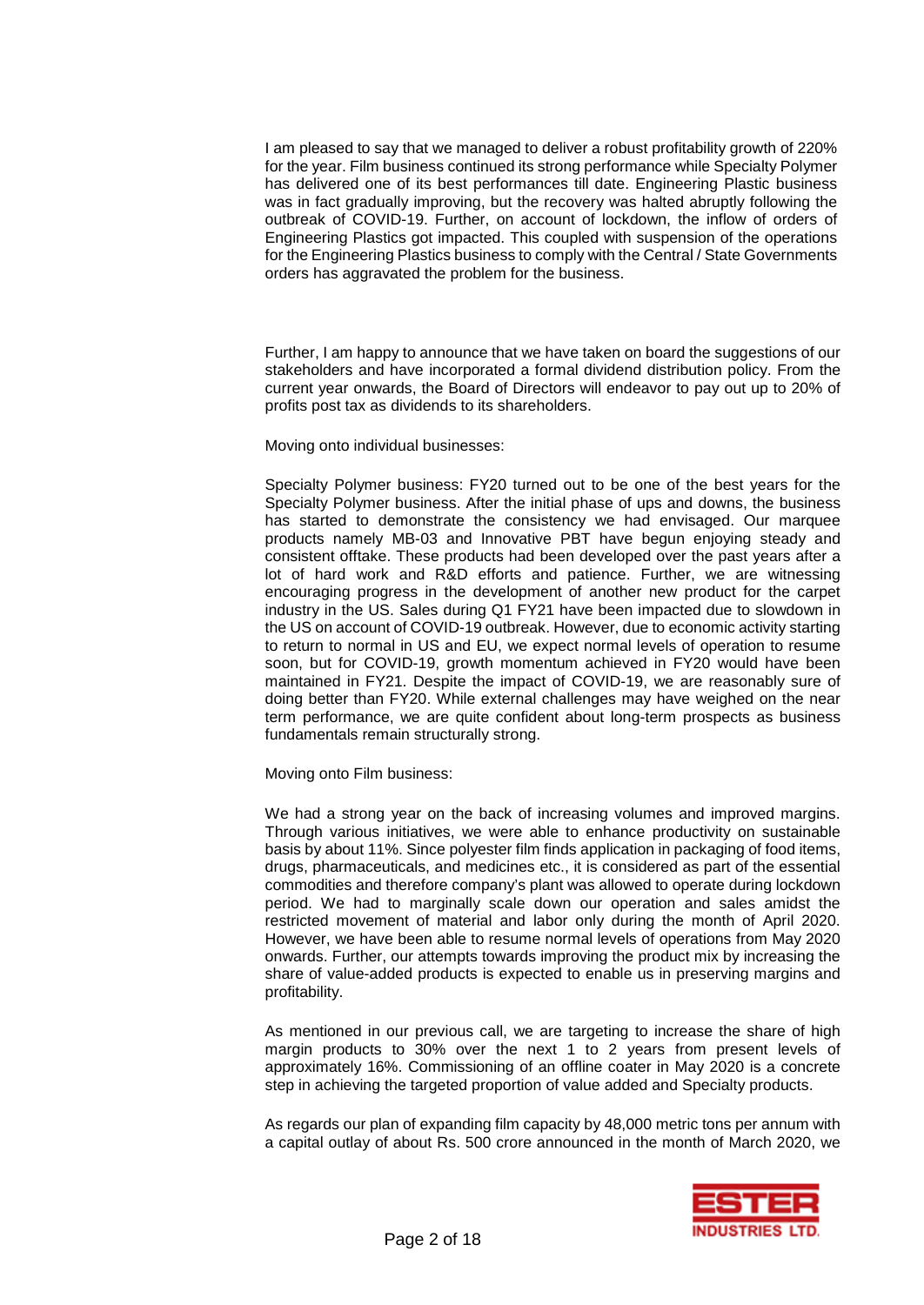would like to say that active steps are now being taken to begin the implementation of the project.

Moving onto the Engineering Plastics business:

The business is gradually improving till the outbreak of COVID-19. We saw marginal improvement during FY20 as compared to FY19. Given the softness in auto and electrical and electronic industry, the biggest end user industry for the business, recovery is expected to be protracted. We are, however, undertaking steps towards improving the product mix and profitability of the business.

Before I conclude, I would also like to state that encouraging performance of Film and Specialty Polymer business during FY20 has given us belief and confidence to deliver satisfactory performance on sustained basis. We continue to be prudent in our approach as far as leveraging and liquidity profile of the company is concerned.

To conclude, I would like to state that while the COVID-19 challenges will prevail in the near term, on a long-term basis though, we will be able to regain our growth momentum. The fundamental of the business continue to remain strong giving us the confidence to tide over the current situation and emerge as a much stronger player. Film business will continue to perform well as the demand from FMCG players remains strong. Specialty Polymer business as well will regain its momentum soon. We are seeing broad-based demand for our products which should help us sustain the performance. Further, the pipeline as well looks exciting. As far as the Engineering Plastics business is concerned, the challenges may continue in the near term. We are nevertheless undertaking steps towards reviving the business; however, we do not expect return to normalcy before the second half of the current financial year.

With that, I now hand over the floor to Pradeep who will walk you through our financial performance. Thank you.

**Pradeep K Rustagi:** Thank you. Good afternoon, everyone and thank you for joining us on our earning call. I hope all of you and your loved ones are at home safe and healthy. Let me quickly run you through our financial performance, post which we can start the Q&A session.

> Starting with the revenues: Topline for the quarter remained relatively steady at Rs. 254 crore on the back of strong performance of Film and Specialty Polymer businesses. For the year as well, our revenues remained more or less steady amounting to Rs. 1,039 crore, higher by 1%. But for the reduction in per unit realization, revenue from operations would have increased by Rs. 90 crore due to higher production and sales of Film and Specialty Polymer. Reduction in per unit sales realization was on account of reduction in feedstock prices, though margins improved as compared to previous year.

Moving onto segment wise performance:

Film business aided by increased production in margins recorded EBIT of Rs. 50 crore during Q4 FY20 as compared to Rs. 36 crore during Q4 FY19. Earnings before interest and tax margin percentage improved from 18% to 26%. On yearly basis, EBIT improved from Rs. 120 crore during FY19 to Rs. 182 crore during FY20. EBIT margin percentage improved from 15% to 23%.

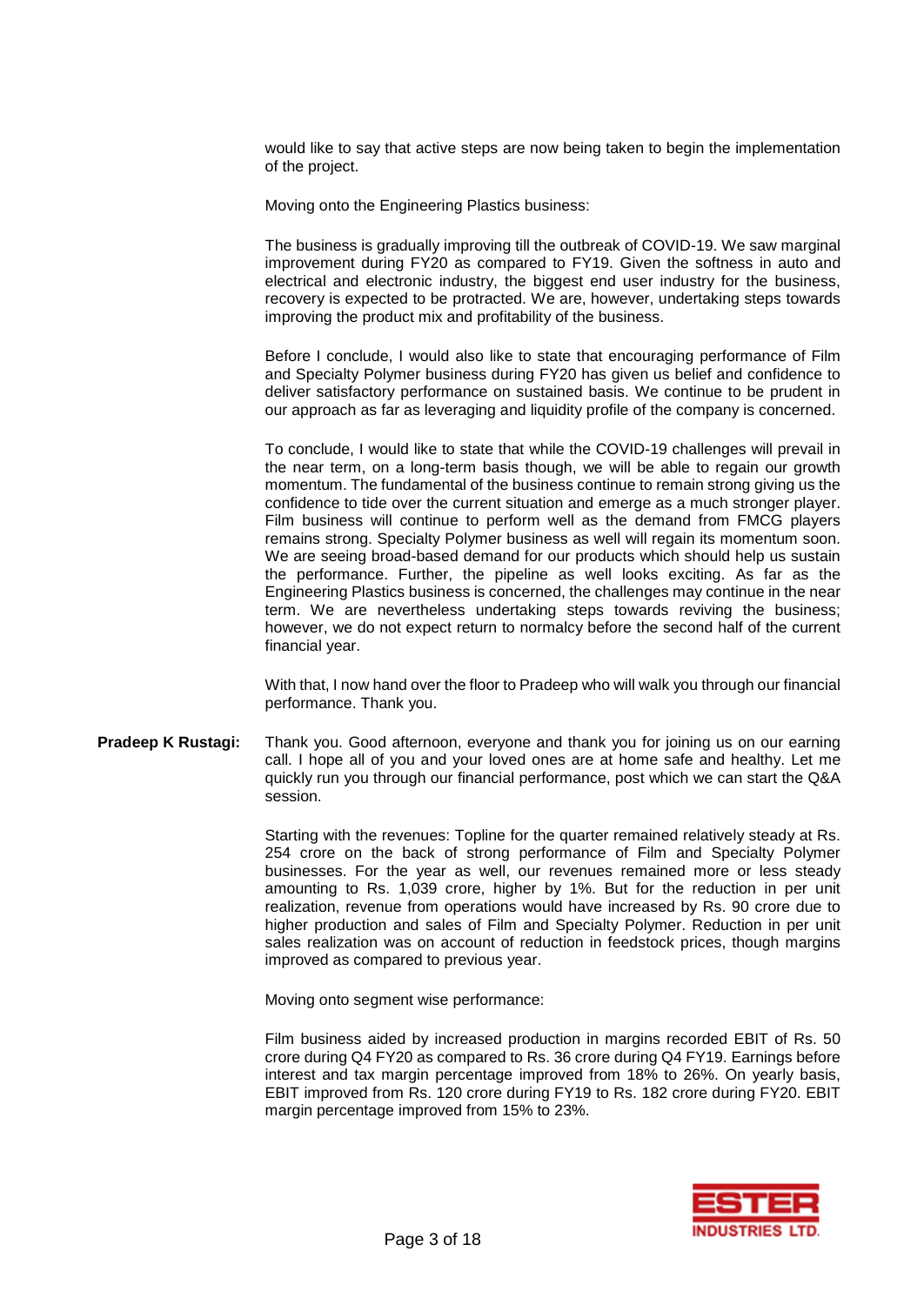Specialty Polymer business on account of higher volume of sales with better product mix achieved revenues of Rs. 18 crore during Q4 FY20 as compared to Rs. 6 crore during Q4 FY19. On yearly basis, the revenue increased from Rs 30 crore to Rs. 73 crore. EBIT improved from negative of 1.43 crore during Q4 2019 to 6.49 crore during Q4 FY20. On yearly basis, EBIT improved from Rs. 1 crore to Rs 28 crore. EBIT margin percentage improved from 24% during Q4 FY19 to 38% during Q4 FY20. On yearly basis, EBIT margin percentage improved from 4% to 38%.

In Engineering Plastics SBU, revenue dropped from Rs. 195 crore to Rs. 161 crore due to reduction in per unit realization consequent to reduction in feedstock prices. However, the EBIT margin improved from 4% to 5%. EBITDA for the Q4 FY20 stood at Rs. 53 crore as against Rs. 31 crore reported during Q4 FY19, higher by 72%. While for the year, the same stood at Rs. 198 crore as against Rs. 114 crore, higher by 75%. Higher production, sales quantities and improved margin in Film and greater contribution with significantly improved performance from high margin in Specialty Polymer business contributed to higher operating profitability for the year.

Finance cost for the quarter stood at Rs. 5 crore as against Rs. 8 crore reported during Q4 FY19. While on an annual basis, the same stood at Rs. 24 crore as against Rs. 34 crore, lower by 29%. As on March 20, our outstanding interest-bearing term debt stood at Rs. 74 crore while interest-bearing working capital liabilities stood at Rs. 68 crore. Interest-bearing debt as a multiple of EBITDA stood at 0.72x as at 31st March 20. We are confident of maintaining Total Outside Liabilities: TNW ratio at prudent level going forward. We are diligently working towards continuously deleveraging our balance sheet and improving our leverage ratios. Out of the repayment of Rs. `24 crore for FY20, we have already repaid Rs. 8 crore during April, mid-June and will repay another Rs. 2 crore by end of month.

From the financial liquidity perspective, we are in a strong position and hence have decided not to opt for RBI's moratorium scheme with respect to loan repayment. Liquidity position of the company as indicated by net-working capital and current ratio has improved significantly with net working capital at Rs. 149 crore and current ratio at 2.09 as at 31st March 20, as compared to net working capital of Rs.55 crore and current ratio of 1.26 as at 31st March 19.

Depreciation for the quarter and full year stood at Rs. 9 crore and Rs. 35 crore respectively while profit after tax for the quarter and year grew by 359% and 220% respectively over the corresponding period last year.

To conclude, I would just like to say that while the revenues during Q1 FY20 may have been affected for Specialty Polymer, Engineering Plastics business due to COVID-19 outbreak, we expect return to normal level soon for Specialty Polymer business. We believe that fundamentals of the business continue to remain strong. Film and Specialty Polymer business will continue to see good momentum while performance of Engineering Plastics should revive. Thank you.

**Moderator:** Thank you very much. Ladies and gentlemen, we will now begin the question-andanswer session. We take the first question from the line of Nishit Vora from Arihant. Please go ahead.

**Nishit Vora:** I wanted to ask you that this last quarter such a big price movement of oil**,** has company been able to benefit with the reduced cost, now the cost have increased are we in a position to pass on that increased cost in oil back to the consumer?

**Arvind Singhania:** Yes. So I have always maintained, if you were there in my previous earnings calls, that in our business, the raw material is a pass-through model. So whether the prices

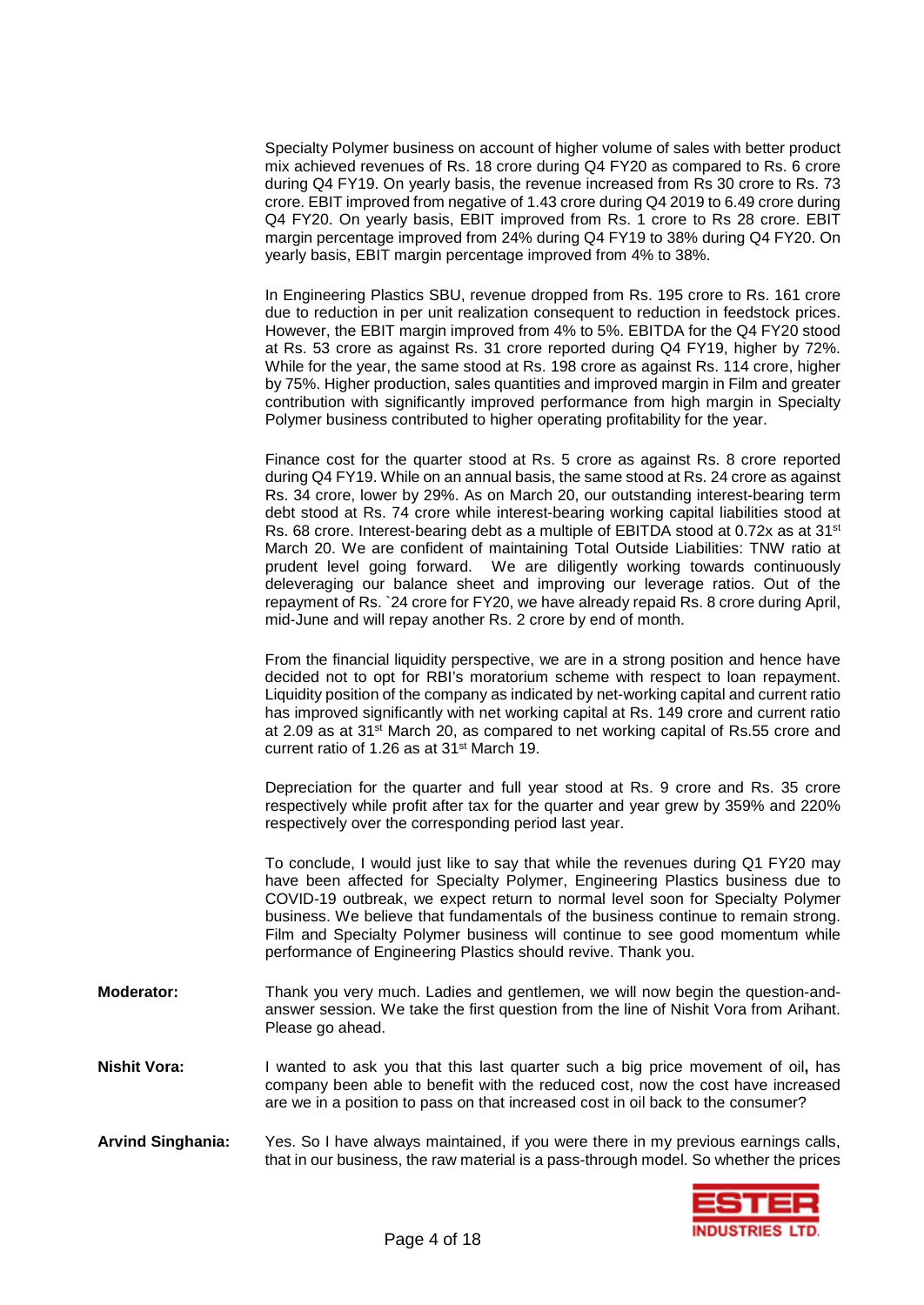come down or the prices go up, it is a pass-through. The margins are dependent on demand and supply. So even though the raw material prices have come down dramatically over last year, there has been a reduction of almost Rs. 18 a kilo on raw material prices. Our margins have gone up in FY20. There is really no direct impact of decrease or increase of raw material in our business. It is a pass-through model.

- **Nishit Vora:** So you mean to say we do not hedge the oil prices and take the advantages?
- **Arvind Singhania:** No.
- **Moderator:** Thank you. We take the next question from the line of Yash Joshi from Emkay Global. Please go ahead.
- **Yash Joshi:** My question is related to the expansion line. If you can share the status of the new line which was announced in Feb and what is the expected time for completion of it and the location for the same?
- **Arvind Singhania:** The location is most probably going to be in South of India and the expected timeframe for completion would be about 18 to 24 months.
- **Yash Joshi:** And if you can share the breakup of domestic and export sales volumes for the months of March, April and May and the capacity utilization for the same?
- **Arvind Singhania:** So the capacity utilization dropped to about 60% in the month of April because of the COVID-19.as there was a shutdown and also there was a demand contraction for a short period of time, so we got impacted only in the month of April. May and June have been running at full capacity.
- **Yash Joshi:** And the breakup of export sales volume sir?
- **Arvind Singhania:** About one-third is in export.
- **Moderator:** Thank you. The next question is from the line of R. Venkataraman from Brilliant Securities. Please go ahead.
- **R. Venkataraman:** You have got a brilliant performance, you have done that because I can see that the turnover has not all increased, but you have increased the PBT, good level 3 times. Can you tell me what are the major reasons for this improvement and regarding the expansion of about Rs.500 crore, do not you think that we are taking very hit and how much will be the turnover will be for every Rs. 1, you put it like that, I would like to know that. And what is the useful life of the assets, everything we have and what is your USP because what is your market share also? Thanks.
- **Arvind Singhania:** I will start backwards. So our market share is in the region of about 9% approximately in the domestic market. It is not at all a large **market** as we mentioned in my opening remark and also by our CFO, our leveraging is very low. At the moment, we have really got Rs.140 crore and therefore we do not have an overstretched balance sheet at all. We are perfectly placed to take on an expansion of this size Rs.500 crore and this will increase our capacity by almost 50,000 tons per annum which will help us to maintain our market share in the market as well. Our USP is that we are one of the oldest players in this business. We know this business very well. We have a very large customer base both in India as well as internationally. We export to 75 countries approximately in the world. We have an increasing share of value-added products and we have a very low cost of production amongst the lowest in the industry. So I think it is absolutely essential for us to go in for expansion. There is the demand

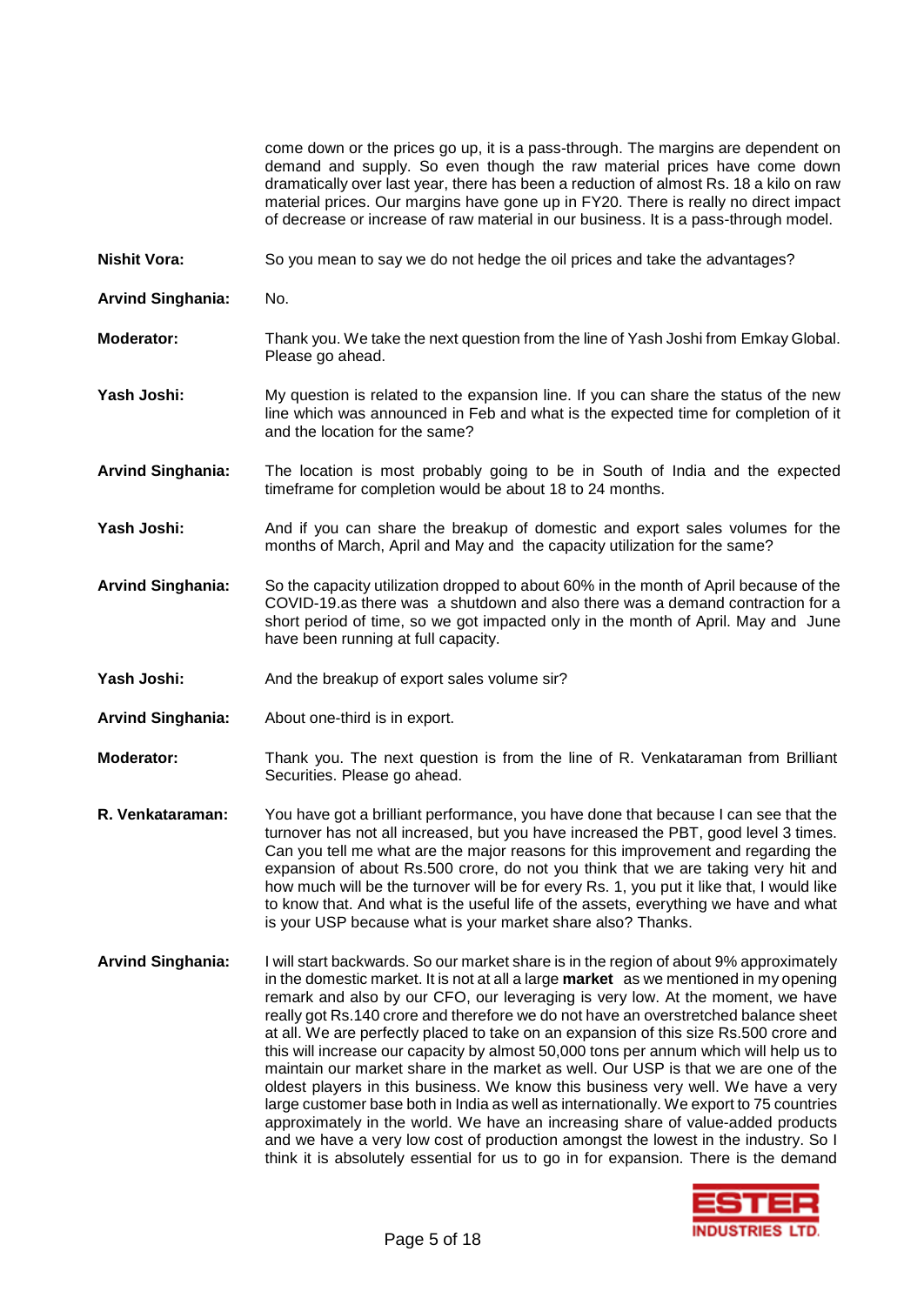growth in our product line is between 11% to 13% per annum which is on today's consumption base almost about 60,000 to 70,000 tons of additional polyester film is required only domestically. On a global basis, the demand growth is anything between 5%-6%. So when there is a demand growth it is absolutely justified for us to go in for an expansion because we will be able to sell this product and we do not have an overleveraged balance sheet which will put strain on it.

- **R. Venkataraman:** How much time you will be able to do the turnover for Rs.500 crore like that 3 times, something like that?
- **Arvind Singhania:** Rs.500 crore will give us 1.2x-1.3x. So Rs.500 crore investment will give us an additional turnover of about Rs.600 to Rs,700 crore .
- **R. Venkataraman:** Any constructions there where you are putting up the plant now so is there any income tax or GST or anything of that sort?
- **Arvind Singhania:** Those things are under discussion with the concerned authorities
- **R. Venkataraman:** Hope you are coming to Chennai, then, thanks. Good luck.
- **Arvind Singhania:** Thank you.
- **Moderator:** Thank you. We take the next question from the line of Keshav Garg from Counter Cyclical Investment. Please go ahead.
- **Keshav Garg:** Sir, I wanted to understand that our operating margins in last 3 years , they were 6% and they have tripled to 18% last year FY20. So what has changed so dramatically over the past 3 years?
- **Arvind Singhania:** Well, number one like we said before our Specialty Polymer business was struggling, has really shot up and performed brilliantly in FY20. It has contributed by about Rs.28 crore to the bottomline, so that is one of the biggest reasons that has taken place. Number two, we have been able to unlock some of the production gains which we were expecting and we have managed to increase productivity by 11%. So additional about 6,000 tons of production took place in FY20 which is on a sustainable basis going forward as well. So productivity gains means all to the bottomline. And on top of that, the margins for Polyester Film business have been very favorable during FY20 and increasing over the last 2 years. So these three are the primary reasons for this improvement in profitability.
- **Keshav Garg:** Sir, and in this Polyester Film, who would be your main competitor in India?
- **Arvind Singhania:** There are about 10 companies in Polyester Film business. We had Jindal Poly, SRF, Polyplex, Uflex, Sparsh, Vacmet**,** SML there are 10 companies.
- **Keshav Garg:** And sir are we also into BOPP films in our Film division?
- **Arvind Singhania:** No, we are not in BOPP films.
- **Keshav Garg:** Sir lastly, so you think that this kind of margins we will be able to sustain around 18% going forward?

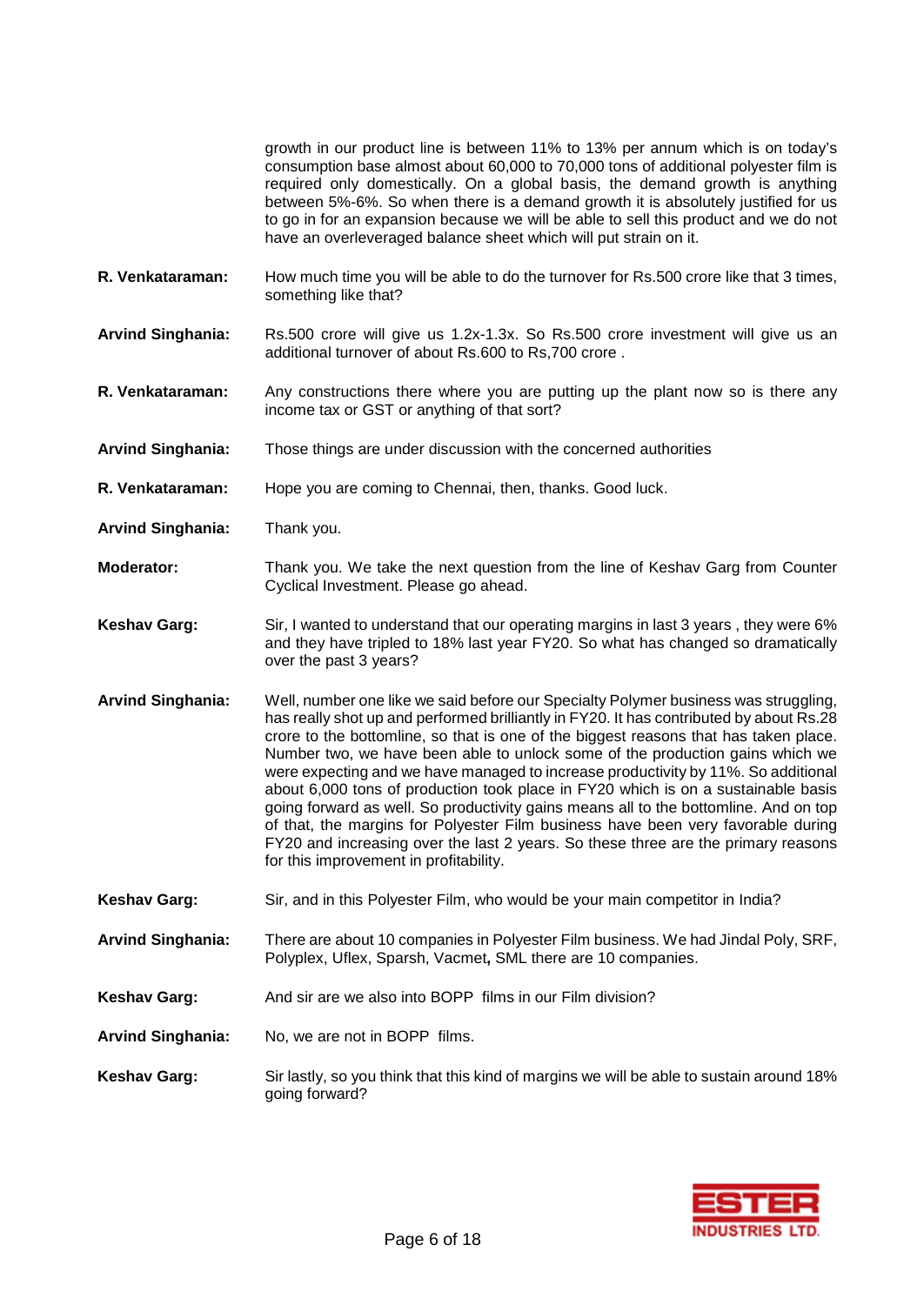| <b>Arvind Singhania:</b> | Well, I think FY21 looks very good to us for sure and I think even going forward, the<br>margin should be healthy, maybe not as high as these, but definitely going forward,<br>it will be healthy enough.                                                                                        |
|--------------------------|---------------------------------------------------------------------------------------------------------------------------------------------------------------------------------------------------------------------------------------------------------------------------------------------------|
| <b>Keshav Garg:</b>      | So approximately 15% or like sir any range that you would like to say that between<br>this, we will fluctuate?                                                                                                                                                                                    |
| <b>Arvind Singhania:</b> | I think I do not want to talk about exact number, but I think the margins will remain<br>healthy. I will leave it at that.                                                                                                                                                                        |
| <b>Keshav Garg:</b>      | And also, sir I missed it you mentioned that there is a Rs.500 crore CAPEX and that<br>CAPEX will give you around Rs.600 to Rs.700 crore of turnover, is that right?                                                                                                                              |
| <b>Arvind Singhania:</b> | Correct.                                                                                                                                                                                                                                                                                          |
| <b>Keshav Garg:</b>      | And sir this CAPEX in the Film side or your Specialty Polymer side?                                                                                                                                                                                                                               |
| <b>Arvind Singhania:</b> | Polyester Film.                                                                                                                                                                                                                                                                                   |
| <b>Keshav Garg:</b>      | And this CAPEX sir, when will it get commissioned?                                                                                                                                                                                                                                                |
| <b>Arvind Singhania:</b> | About 18 to 24 months.                                                                                                                                                                                                                                                                            |
| <b>Keshav Garg:</b>      | Sir, basically is it a greenfield plant or a brownfield expansion?                                                                                                                                                                                                                                |
| <b>Arvind Singhania:</b> | It is a greenfield plant.                                                                                                                                                                                                                                                                         |
| <b>Keshav Garg:</b>      | Sir, so how much time once it is commissioned will it take to ramp up and sir, what I<br>wanted to understand that initially will there be some losses until the utilization is<br>ramped up?                                                                                                     |
| <b>Arvind Singhania:</b> | No, we do not expect any losses. We are a running company. It is not entirely a new                                                                                                                                                                                                               |
|                          | company and a new project. We are existing profitable company. Why should there<br>be losses. So, no, we do not expect any losses. And ramp up should happen very<br>rapidly. It should not take too long, maybe to reach 100% capacity utilization will not<br>be more than 3 to 6 months.       |
| Moderator:               | Thank you. We take the next question from the line of Parth from B&K Securities.<br>Please go ahead.                                                                                                                                                                                              |
| Parth:                   | Sir, just two things on the polyester film side. Firstly, when you see the value-added<br>products in the BOPET films, what would be the incremental margin that you get on<br>this particular product from the commodity to the value-added product?                                             |
| <b>Arvind Singhania:</b> | The incremental margin on value-added product would vary. From certain product,<br>it has got Rs. 20 incremental margin to it goes as high as Rs. 150 incremental margin.                                                                                                                         |
| Parth:                   | And secondly on the new CAPEX side. So, you are putting Rs.500 crore for a 48,000<br>ton plant. Now, so this plant, is it well equipped to manufacture the value-added<br>grade or you have to incur the incremental CAPEX in order to manufacture the value-<br>added grade for the BOPET films? |

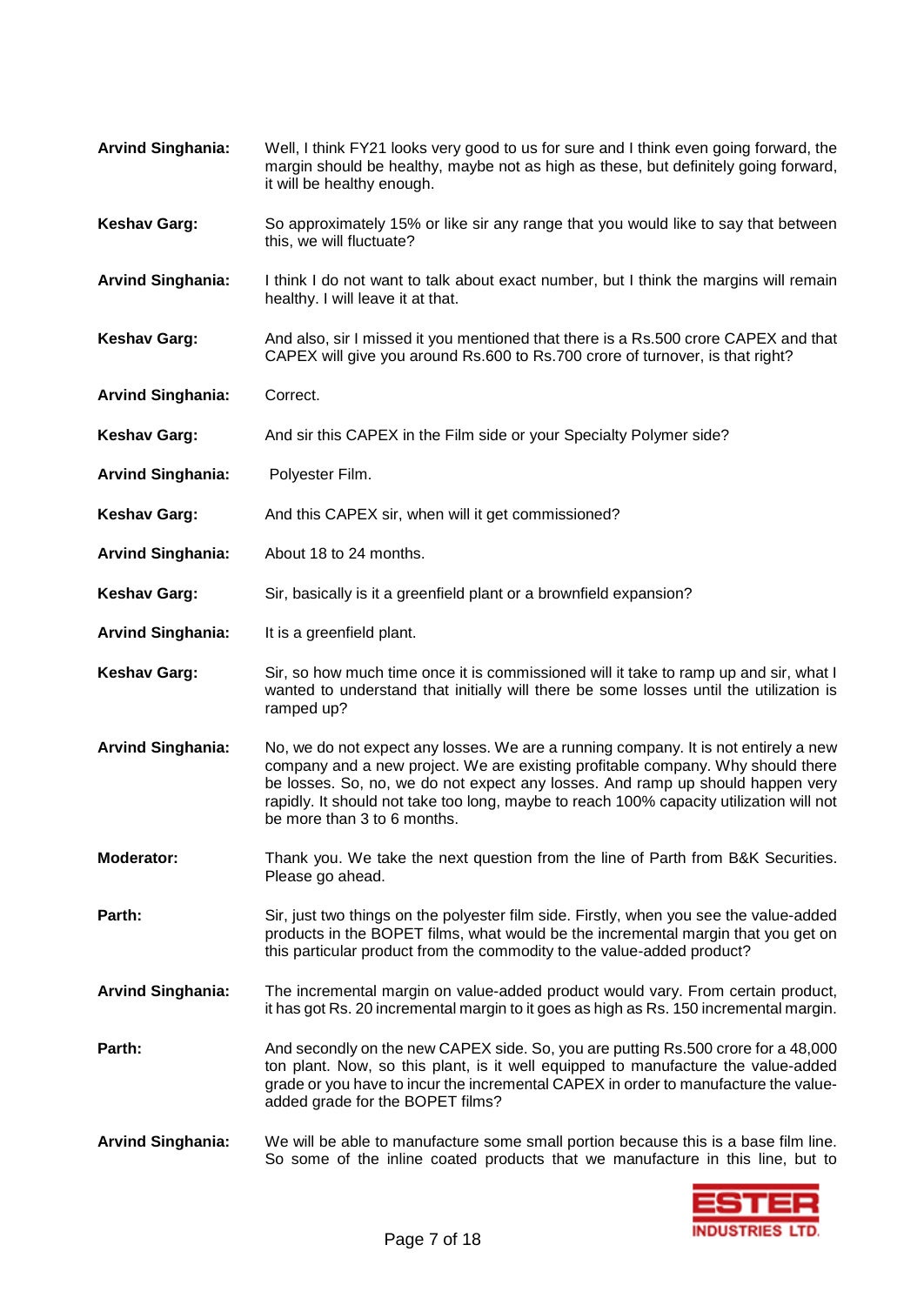manufacture the very high value-added products, you have to do additional work which is offline.

- **Parth:** So any indication towards how much incremental CAPEX you have to incur in order to manufacture those value-added products, any approximate?
- **Arvind Singhania:** It is not much. It will be small percentage of the total CAPEX on the main line, maybe 10%-15% is what you have to spend to make more value-added products.
- **Moderator:** Thank you. We take the next question from the line of Surendra Bachhawat, individual investor. Please go ahead.
- **Surendra Bachhawat:** Sir, my question is regarding the Specialty Polymer business. What is the status of our project?

**Arvind Singhania:** Which project?

- **Surendra Bachhawat:** Your expansion project?
- **Arvind Singhania:** We have to put a hold on it because of the COVID-19 and we are still studying it right now to see the impact of COVID on that. Fortunately, we had not invested any money in it and we are studying it and we will take a call on it in the next 2-3 months.
- **Surendra Bachhawat:** Sir, one more thing is that we are starting manufacturing of this Specialty Polymer because of the batch line which we have been using for polyester films**.** So my question is can you able to use this line for manufacturing of these polyester films again if there is demand for polyester films?
- **Arvind Singhania:** Of course, batch lines can be used to make polymer for film, but I would never do that because the cost of production for that is too high.
- **Moderator:** Thank you. We will take the next question from the line of Giriraj Daga from KM Visaria. Please go ahead.
- **Giriraj Daga:** Sir, what was the spread we earned in the last quarter and what was it like QoQ in the polyester film business?
- **Arvind Singhania:** The gross value-add in polyester film for March quarter was about Rs. 52 for 12 micron Corona.
- **Giriraj Daga:** The base commodity side?

**Arvind Singhania:** Yes.

- Giriraj Daga: And what was it in December quarter, sir?
- **Pradeep K Rustagi:** December, it was Rs. 46.
- **Giriraj Daga:** And how is the quarter one looking so far in the spread side of it?
- **Arvind Singhania:** I think you will be pleasantly surprised with the results that we will declare soon.

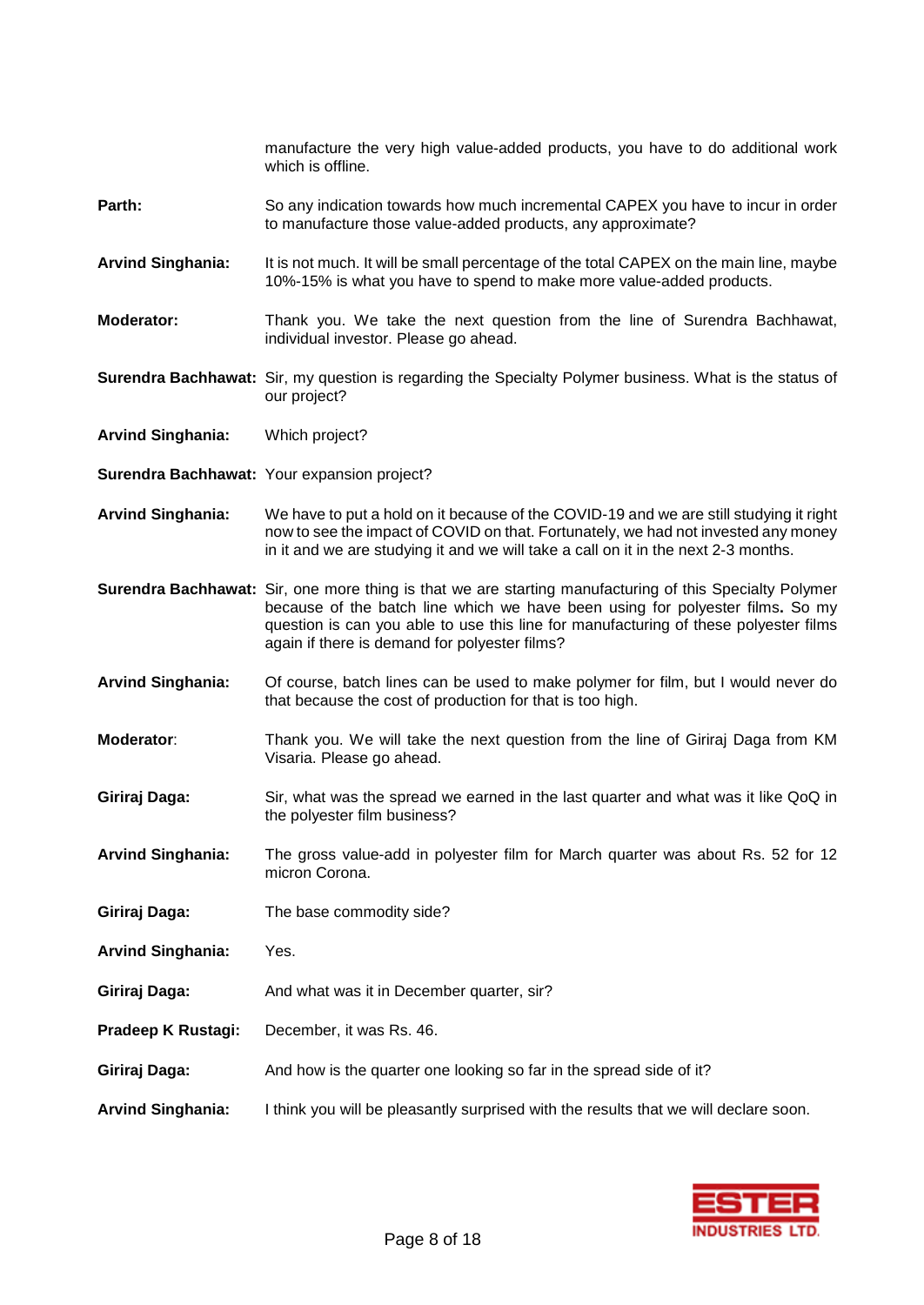- **Giriraj Daga:** No, I can understand that BOPET prices are going up, but as the cost also moving in sync with that or it is not that?
- **Pradeep K Rustagi:** It will be range bound, the raw material will be in the range of Rs. 45 to Rs. 47 per kg of film.
- **Giriraj Daga:** Sorry, I missed that. What you said, Rs. 45 Rs. 47?
- **Arvind Singhania:** Raw material prices have been very steady in the last few months.
- **Pradeep K Rustagi:** In March quarter, it was Rs. 56 per kg of films. In June quarter, it would be Rs. 46 to Rs. 48 per kg of films. So there is a drop in the raw material prices as compared to March quarter.
- **Giriraj Daga:** So, we are possibly looking for a better spread in quarter one also? And second in terms of would like to give the revenue guidance on the Specialty Polymer for FY21? I can see product wise, we have given details, but any overall revenue guidance?
- **Arvind Singhania:** Well, FY21 would definitely have been much better than FY20. Had it not been for COVID-19, this momentum would have continued, but this COVID-19 has definitely impacted because there was a complete shutdown in America as well, which is our biggest market and we lost a lot of volume in Q1, but fundamentally the business remains very strong and started to come back and hopefully, we should start picking up with volumes in Q2 and by Q3, we should be back to full volumes or more. So do not hold me to it, but I think still we will be able to do better than FY20 in FY21. It would have been substantially better had it not been for COVID-19.
- **Moderator:** Thank you. The next question is from the line of Saket Kapoor from Kapoor & Company. Please go ahead.
- **Saket Kapoor:** Firstly sir, thank you that for articulating the dividend distribution policy and you have lend the ears, and not only lend the ears, but you have also implemented the same. So many thanks to the team and the board. Sir, firstly I have some balance sheet queries for Mr. Rustagi. The current work in progress is of Rs.23 crore. So it is catering to which segment and when it is expected to be…?
- **Pradeep K Rustagi:** It is mainly for offline coater that we commissioned for film business. It was commissioned in the month of May.
- **Saket Kapoor:** Okay. So the metal coater which you have spoken in your release that is what…?
- **Pradeep K Rustagi:** Yes, and therefore we are expecting improvement in the volume of VAS products in film business.
- **Saket Kapoor:** Okay. Sir, materially you were looking for a 30% mix in the value-added segment in a 2 year's time. So with this CAPEX, what should be the proportion of value-added product for this year, for FY21?
- **Arvind Singhania:** About 23%-25% for FY21.
- **Saket Kapoor:** And next year it will be 30%?
- **Arvind Singhania:** For sure.

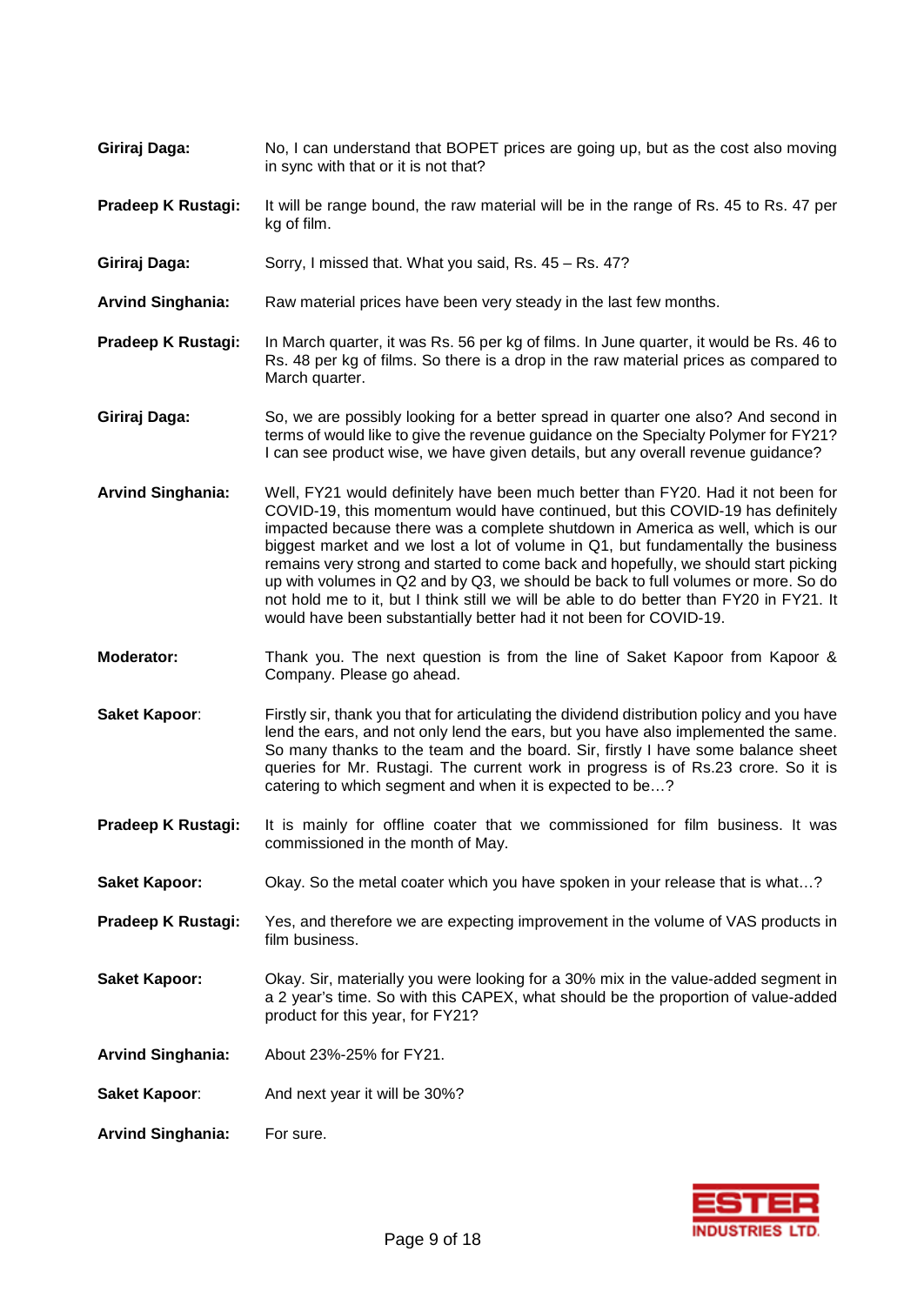- **Saket Kapoor:** And what is the per kg differential sir in the margin accretion between the value added and the normal segment?
- **Arvind Singhania:** Like we have already answered this, it is a range from anything from Rs. 20 Rs. 25 at the bottom going up to Rs. 150 a kilo of incremental contribution.
- **Saket Kapoor:** Okay. And sir generally, it is for which segment, this much of big gap, which industry are we catering? In the same segment we have this value added products?
- **Arvind Singhania:** It is going to various applications. It is going to packaging. It is going to graphics. It is going to, I mean it is a very wide application range.
- **Saket Kapoor:** That is what I am asking. Sir, Rs. 23 is also the profit and Rs. 150 is also the profit. So Rs. 150 is catering to which segment, which is able to pay you Rs. 150 margin per kilo, that is what my question here is?
- **Arvind Singhania**: The Rs. 150 margin also comes from a variety of industries which includes packaging, which includes even industries like insulation as well as graphics. So it depends on product to product.
- **Pradeep K Rustagi:** So within the same industry, there could be different application.
- **Arvind Singhania**: Rs. 150 product could again be catering to various applications.
- **Saket Kapoor:** Okay. And sir in the other financial asset, we see a figure of Rs.21 crore, what does it constitute and similarly the other current asset also?
- **Pradeep K Rustagi:** So, we had given an advance which we have received back. So that is about Rs.12 crore and there was a fire in our plant on 19th March for which we have lodged the insurance claim and the amount of insurance claim recoverable about Rs.9 crore. It is coming in the other financial assets. So the other financial assets are increasing by about 20 crore on account of these two counts.
- **Saket Kapoor:** 12 crore, you told what, sir I missed, the line got dropped.
- **Pradeep K Rustagi:** We had given an advance to a machine supplier. That order has been cancelled and we have now received the advance back in the month of May.
- **Saket Kapoor:** Okay, sir. And about the other financial liabilities, that has also risen to Rs.42.42 crore. What does this constitute the incremental…
- **Pradeep K Rustagi**: There is a provision made for payment of commission to the Director that is appearing as a liability. It was approved by the board on  $17<sup>th</sup>$  June. So it will get paid in the June quarter.
- **Saket Kapoor**: Okay. And what is the percentage the Director being entitled to of the corporate?
- **Pradeep K Rustagi:** 10% for Executive Directors.
- **Saket Kapoor:** 10% of the profit before tax.
- **Pradeep K Rustagi:** Profit is calculated as per section 198, so it is 10% of 150 crore.
- **Saket Kapoor**: That is Rs. 15 crore.

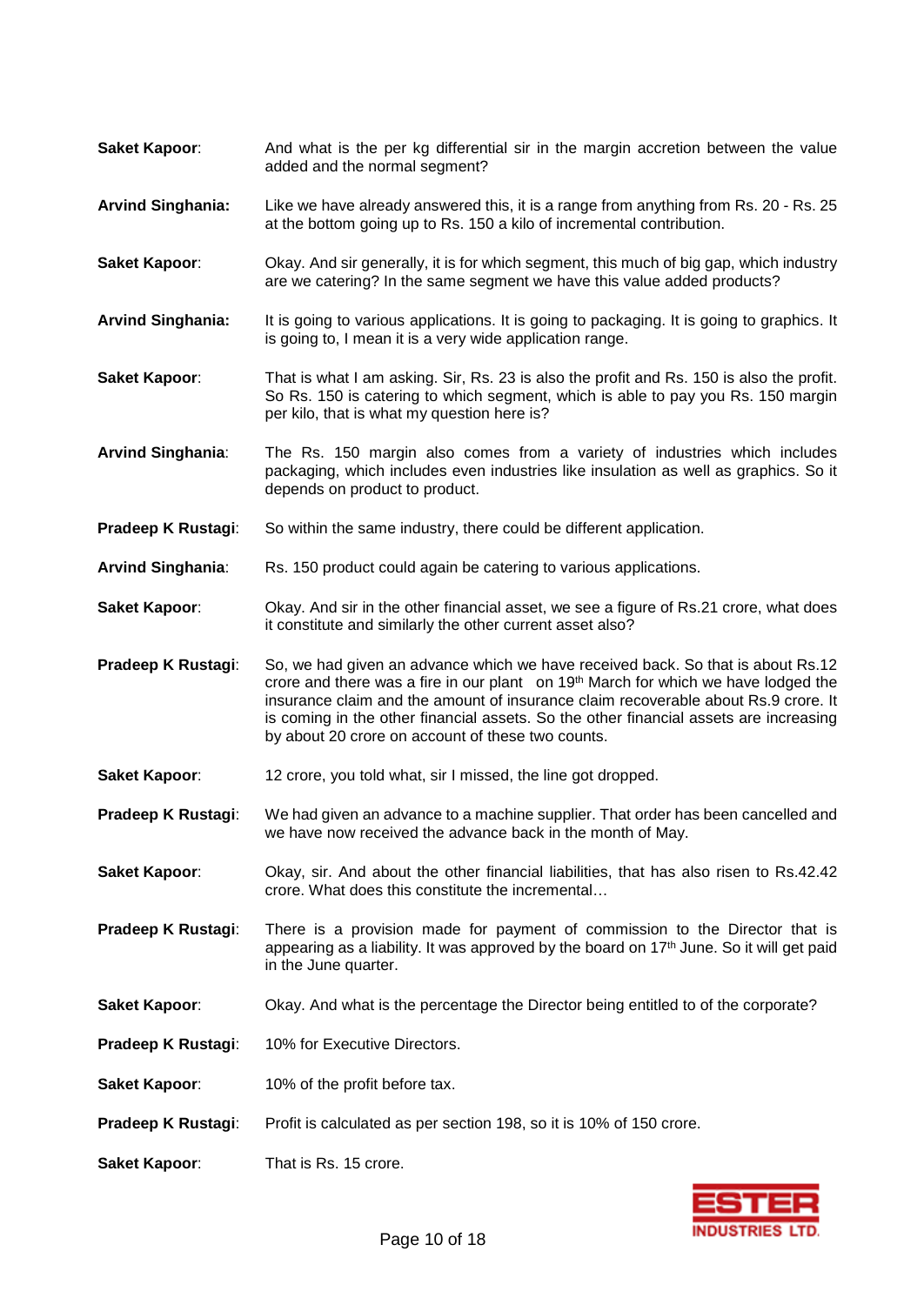| <b>Arvind Singhania:</b> | The total commission outgo was Rs.11 crore.                                                                                                                                                                                                                                                                                                                                                                                                                                                                                |
|--------------------------|----------------------------------------------------------------------------------------------------------------------------------------------------------------------------------------------------------------------------------------------------------------------------------------------------------------------------------------------------------------------------------------------------------------------------------------------------------------------------------------------------------------------------|
| Saket Kapoor:            | Now coming to the maintenance CAPEX part. Sir, generally how much maintenance<br>CAPEX have we done for this year?                                                                                                                                                                                                                                                                                                                                                                                                         |
| Pradeep K Rustagi:       | It is close to Rs.10 to Rs.12 crore is the total amount of maintenance CAPEX etc.<br>Total CAPEX was about 20 crore. Out of that, maintenance would be about 10 to 12.                                                                                                                                                                                                                                                                                                                                                     |
| Saket Kapoor:            | Total was?                                                                                                                                                                                                                                                                                                                                                                                                                                                                                                                 |
| Pradeep K Rustagi:       | 20 crore sir. I am not telling you about the movement in the CWIP, about the addition<br>to the gross block; about 20 crore, out of which maintenance would be about 10 to<br>12 crore.                                                                                                                                                                                                                                                                                                                                    |
| Saket Kapoor:            | And remaining will be?                                                                                                                                                                                                                                                                                                                                                                                                                                                                                                     |
| Pradeep K Rustagi:       | There are few machines added to the gross block.                                                                                                                                                                                                                                                                                                                                                                                                                                                                           |
| Saket Kapoor:            | Okay sir. I will speak offline, sir. Sir, now coming to the fire incident part which you<br>have told already, we have taken a return of the asset at Rs.8.83 crore. So where<br>has this been made for in the P&L?                                                                                                                                                                                                                                                                                                        |
| Pradeep K Rustag:        | Please try to understand. The asset part is coming in the financial assets recoverable<br>part. The write off and the claim recovery have been netted off against each other.<br>We recognized the claim recoverable as income and then there was a loss of Rs.8.83<br>on discarding of assets. Both have been netted off against each other. So the loss is<br>not there in this. Loss and income both are not there in the P&L. There is a note. If<br>you see the note #6 in the accounts, yes, you will understand it. |
| Saket Kapoor:            | Right. And sir, you spoke about the raw material price trend. So there has been a<br>decline of Rs. 10 in the blended cost for this quarter?                                                                                                                                                                                                                                                                                                                                                                               |
| Pradeep K Rustagi        | Yes. As compared to March, the June quarter raw material cost per kg of film would<br>be lower by about Rs. 8 to Rs. 9.                                                                                                                                                                                                                                                                                                                                                                                                    |
| Saket Kapoor:            | And sir, even in the lockdown, our film facility has been running at optimum level?                                                                                                                                                                                                                                                                                                                                                                                                                                        |
| <b>Arvind Singhania:</b> | Except for April. April, we were at 60% because that was the first month of lockdown.<br>And there was a demand contraction as well as limited production.                                                                                                                                                                                                                                                                                                                                                                 |
| Pradeep K Rustagi:       | There were a lot of restrictions in movement of material and men. So that also<br>impacted our capacity to produce.                                                                                                                                                                                                                                                                                                                                                                                                        |
| <b>Arvind Singhania:</b> | So only April was impacted, but May and June we were running at full capacity.                                                                                                                                                                                                                                                                                                                                                                                                                                             |
| Saket Kapoor:            | Okay. And sir could you provide the breakup between the film and the specialty<br>segment out of this 210 crore, both on the revenue and the profit figures?                                                                                                                                                                                                                                                                                                                                                               |
| <b>Arvind Singhania:</b> | Yes, I will give you.                                                                                                                                                                                                                                                                                                                                                                                                                                                                                                      |
| Saket Kapoor:            | Sir, this time in the presentation it was not mentioned, sir.                                                                                                                                                                                                                                                                                                                                                                                                                                                              |

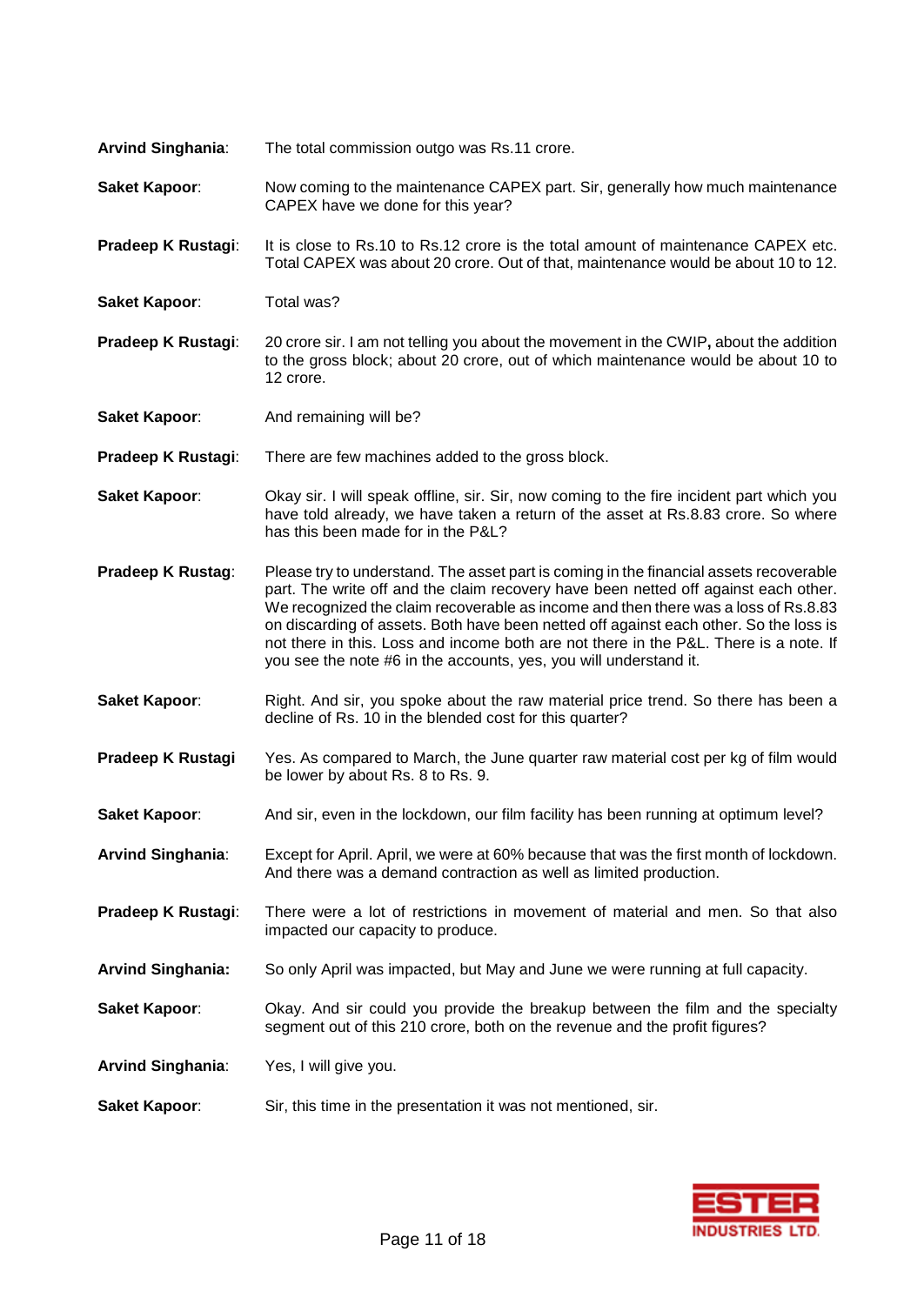- **Pradeep K Rustagi**: 58,000 tons is the film business. 9600 is the volume of VAS products which is about 16%. On the value side, we did 148 crore out of 724 crore, it is about 21%. In value terms, it is 21%. In quantity terms, it is 16%.
- **Saket Kapoor**: This is for the year as a whole you have given? Sir, I was asking about breakup of polyester chips and film. Please give the breakup of both film and VAS?
- **Pradeep K Rustagi**: The two major products is MB-03 and Innovative PBT. I will give the breakup.
- **Saket Kapoor**: Sir, if we get breakup also in the next investor presentation onwards, then it will be easy.
- **Pradeep K Rustagi:** We have given EBIT margin in segmental result, it is there in the presentation.
- **Saket Kapoor**: Okay, then I will go through the same. Sir, looking into this quarter, we will not be having major aberration sir, it should be a similar quarter to what March was?
- **Arvind Singhania**: Like I said, Film business, we lost only in the month of April. If April hadn't been there, it would have been even better. But I think like I said June quarter will be a very good quarter as well.
- **Pradeep K Rustagi**: I will give you the sales value of each business, Polyester chip was Rs.70 crore, Specialty polymer was Rs.72 crore, Polyester film is Rs.730 crore, Engineering Plastics is Rs.161 crore and there is other sales of about Rs,6 crore that makes Rs,1039 crore. Margins in , Film business is at 24% for the year, Specialty Polymer is 38% and Engineering Plastics EBIT margin, earnings before interest and tax is 5.5%.
- **Saket Kapoor:** Sir, do you think this 24% for the film is sustainable sir, or we have peaked out in terms of the margin?
- **Arvind Singhania**: Well, FY20 was very good, I guess FY21 will also be very good. Going forward, the business is increasing. It is very difficult to say whether it will be 24% or will be little less but I think there will be very healthy margins going ahead.
- **Saket Kapoor**: And sir, we have little room for volume expansion for this year. So volume would be in this levels only at maximum peak capacity?

**Arvind Singhania**: No, we are still working to debottleneck further. There might be some improvement, maybe not 11% again this year. Maybe but 3% to 5% would be further improvement in volume. April, we lost in 40% volume in April. So that has to be taken into account as well. If you take April out, then we would improve volume by about 3% to 5% in FY21.

- **Saket Kapoor:** Okay. And that is a permanent loss. I mean, we can't work above 100%-110%...
- **Arvind Singhania**: We are already operating at full capacity. It is impossible to recover the 40% loss in April.
- **Saket Kapoor:** So we are looking for a similar year. As of now, this quarter will give further trend as the problem for COVID evolves going forward, then only you would be able to give further sense of how things are shaping up?

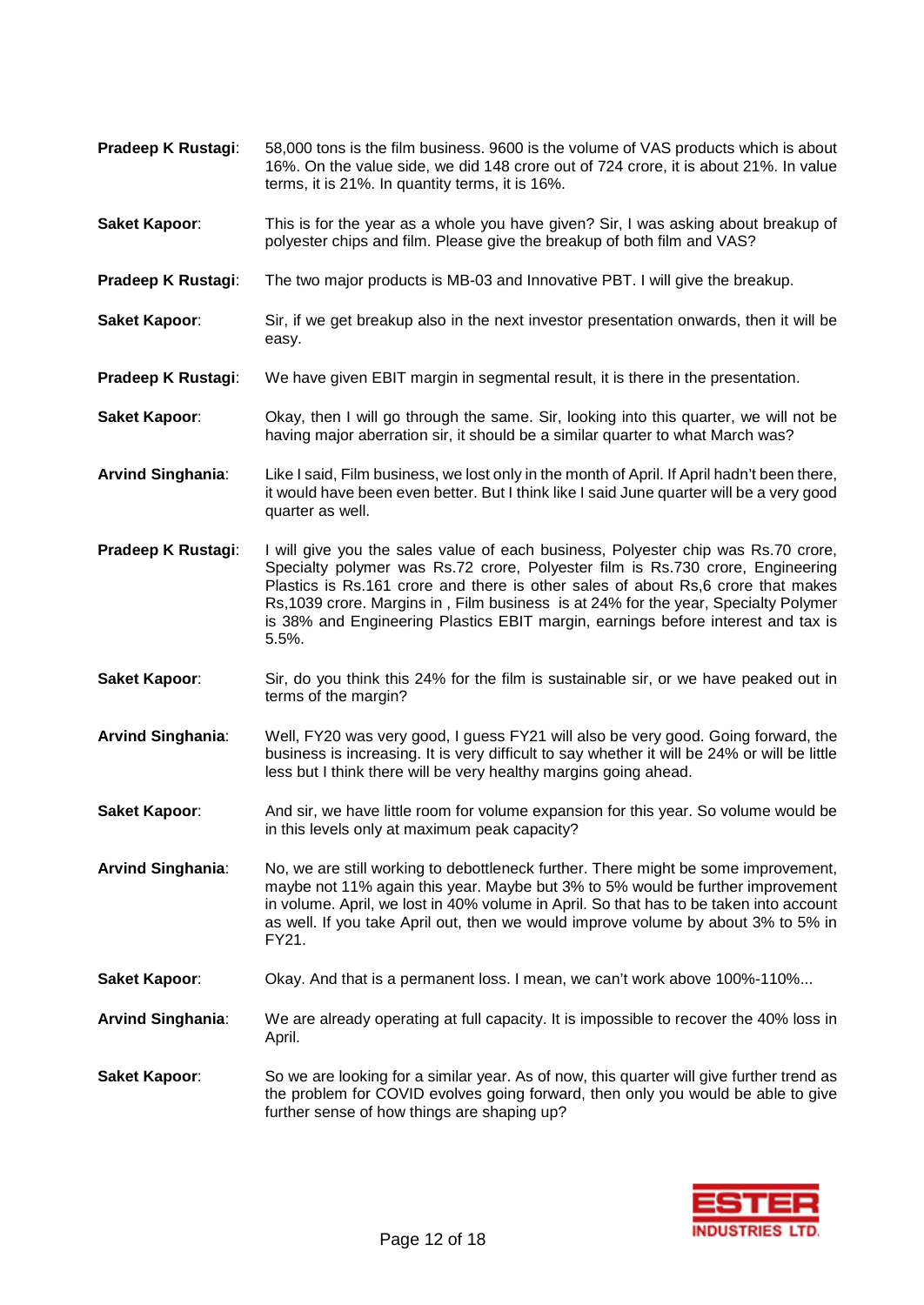- **Arvind Singhania**: See, there is a very strong demand growth and FMCG sector is showing very good demand for our products and the demand growth for polyester film is going up by about 11% to 13% per annum in domestic market and on a global basis, it is going up by 5% or 6%. So there is a very healthy demand growth. Additional capacities are required to fulfill this demand.
- **Saket Kapoor:** Right. And this Khatima facility is catering to which segment, sir, which got affected in the fire accident?
- **Arvind Singhania**: All 3 product lines are in Khatima.
- **Saket Kapoor:** So which segment got affected?
- **Arvind Singhania**: It was only for two days we had a shutdown, then our backup boilers were able to take on the load.
- **Saket Kapoor:** Right. And sir, last point is on the CAPEX part. Sir, taking into account generally when the trend improves in a segment and people are more excited to come up with CAPEX. It generally happens that there is a glut going forward in 2 to 3 years' time because it maybe a cyclical effect or some other market forces also. So how prudent it is sir to go ahead with big CAPEX of Rs.500 crore because already the endeavor that you have kept for lowering the EBITDA level, we reached after lot of hard work. So second time we are going to that cycle in which we are doing big CAPEX of 500 crore. So the justification was more need because first if we could have earned better from the Specialty Polymer and then go ahead with lesser borrowing that would have been better way to fund that CAPEX. How are you envisaging going forward?
- **Arvind Singhania**: We have only Rs.140 crore debt for an EBITDA of about Rs,200 crore and the additional investment is going to bring in additional revenue. So even if we have to take and we will be taking debt to fund this expansion, but we are not stretching our balance sheet at all. Even in spite this we will not be overleveraged, and we have to grow. If we don't do it, somebody else will do it and we have to maintain market share also and there is a growth in demand in our product line. So capacity is required.
- **Saket Kapoor:** Right sir. I got your point. What kind of debt are we going to take on the balance sheet? The long term debt, that is what my question is. Out of the Rs.500 crore the total CAPEX, how much you are planning from internal accrual and how much further you need to borrow?
- **Arvind Singhania**: 60:40. Or let us say 60% to 65% debt and 40% to 35% is internal\_\_\_. You see, please understand, by the time this unit starts up, the existing debt will be zero. So this existing debt of 140 crore is zero, for the expanded capacity having a debt of Rs.350 crore is nothing for our balance sheet.
- **Pradeep K Rustagi:** 18 months ago, we had about that kind of debt in our balance sheet.
- **Arvind Singhania**: And we serviced it.
- **Pradeep K Rustagi:** In December 18, the debt was Rs.275 crore.
- **Saket Kapoor:** Right sir. And your Specialty Polymer segment, what is the roadmap for this going ahead, are you envisaging Rs.300 crore debt after factoring in this?
- **Arvind Singhania**: No. Whatever incremental that will come will further help reduce the debt.

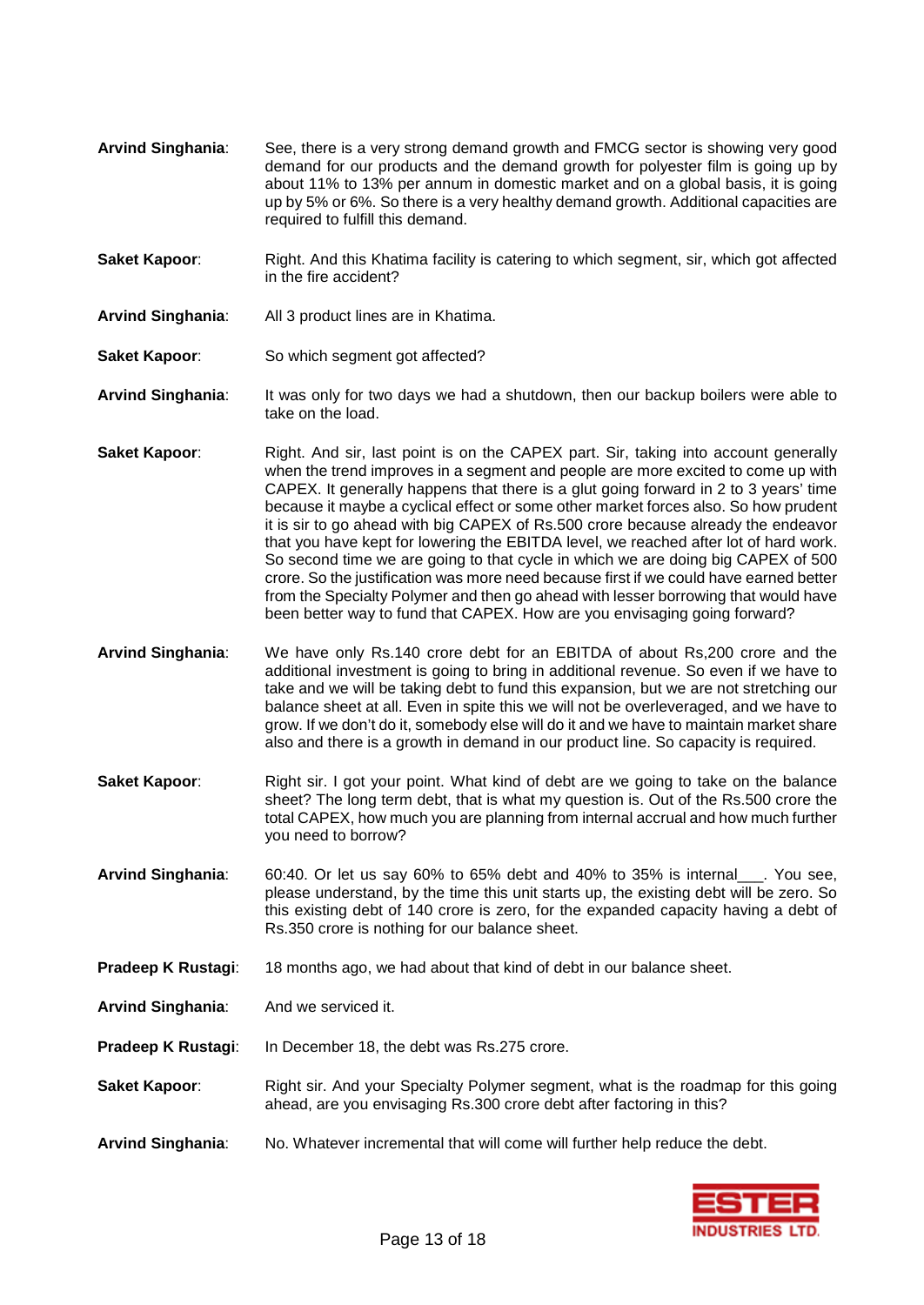- **Saket Kapoor:** This is only on what the cash flow is from the Film segment. That is what you are taking into account for a 300 crore debt. You are not factoring the cash flow from the Specialty Polymer segment?
- **Arvind Singhania**: No. Whatever additional incremental cash flow will come from Specialty Polymer segment will help further reduce that debt.
- **Saket Kapoor:** What are you envisaging going forward from this segment to contribute for the coming two years, even one year, now when after this COVID-19, you have also mentioned about Rs,11 crore sales in the month of May or June in the Specialty Polymer segment.
- **Arvind Singhania**: In the June quarter, yes. So despite the COVID-19, we were able to do at about 10- 11 crore and going forward I think we should do better than last year in FY21 and it would have been substantially better in FY21 had it not been for COVID-19.
- **Saket Kapoor**: No sir. I didn't get your point. For the year which roadmap you are having for Specialty Polymer, in terms of revenue?
- **Arvind Singhania**: For Specialty Polymers, it should be around between Rs.70 to Rs.90 crore.
- **Saket Kapoor:** And this should be ramped up, means, this trajectory should only improve for the next year, since you are improving your profile also?
- **Arvind Singhania**: Absolutely. If you are talking about FY22, it would be substantially better than this.
- **Saket Kapoor:** How would you define substantially?
- **Arvind Singhania**: It is very difficult to put number to it, but I would imagine anywhere between 130-150 crore.
- **Saket Kapoor**: Okay. And the bottomline percentage, will it be 35%-37% or will it shrink a little bit?
- **Arvind Singhania**: No, it is about 35% to 40%.
- **Saket Kapoor:** Sir, so substantial cash flow will be generated, that there will be no problem for your servicing. And the last question is on the depreciation part. Will the depreciation remain 5% for this project?
- **Pradeep K Rustagi:** Depreciation, whatever investment we do, the life of film plant is taken as almost 30 years. So the depreciation would be for the capital investment of Rs.500 crore, the depreciation charge would be 15 crore per annum. And there is no other major CAPEX. So there would not be any significant jump in the amount of depreciation that we are charging to P&L.
- **Moderator:** Thank you. We take the next question from the line of Hitesh Popat, individual investor. Please go ahead.
- **Hitesh Popat**: Sir, I don't know if dividend point has come into this, I missed the conference for 5 minutes, but my question is we have given a good amount of dividend, that is quite happening for investor like from 50 paisa to Rs.2.50 per share if I am not wrong. So I would like to know that whether we would be able to continue this high amount of dividend or is there any other guideline?

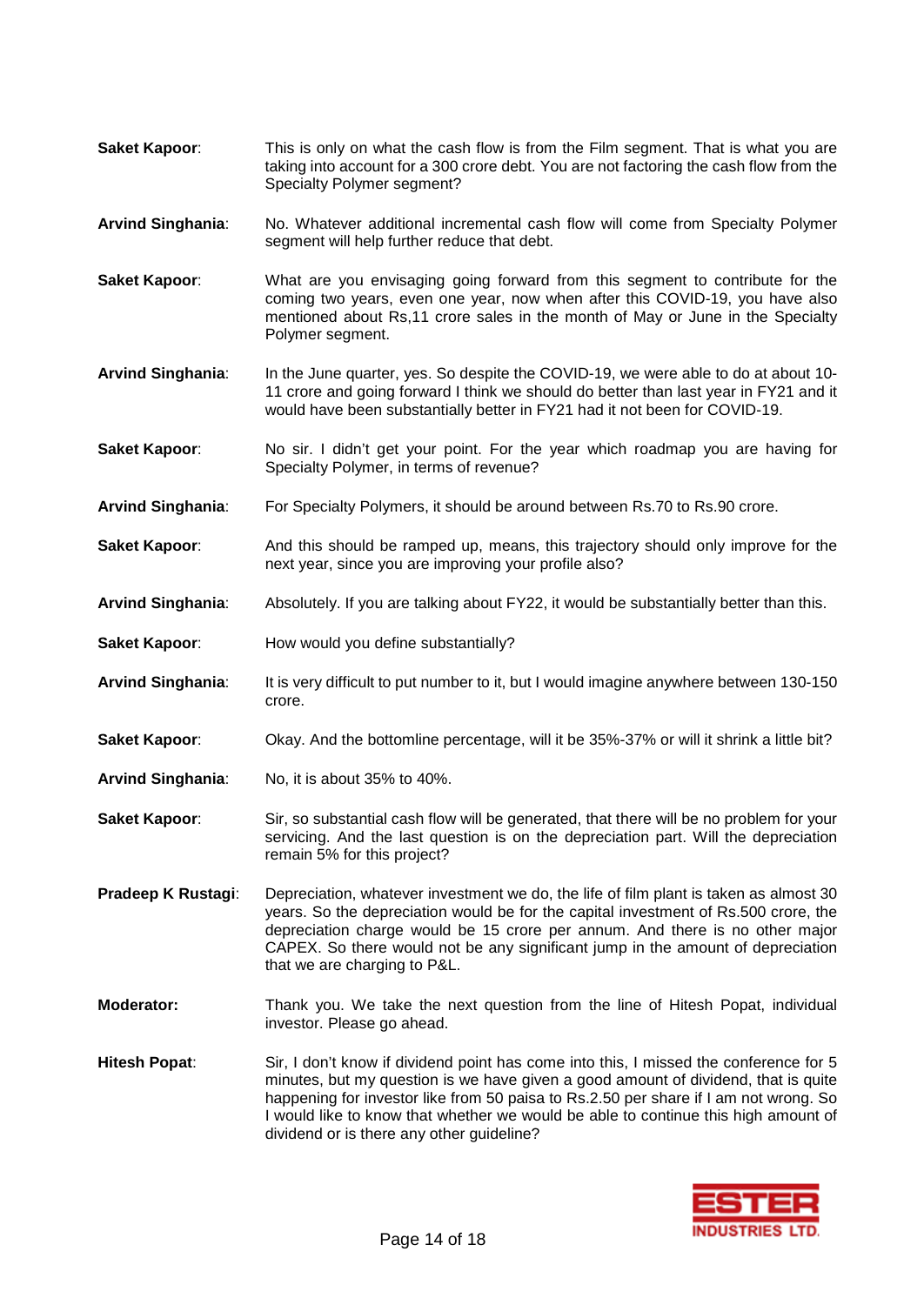- **Arvind Singhania**: We have already given out, our board has approved a dividend policy which we have shared with the investors and it is going to be our endeavor to distribute 20% of our PAT to the investors going forward, up to 20% of PAT.
- **Moderator**: Thank you. The next question is from the line of Rahul Nankarni, Individual Investor. Please go ahead.
- **Rahul Nankarni**: Sir, first of all I would like to congratulate you for an amazing set of results for the company. I wanted to understand like based on the assessment of the company, there are three main verticals, Engineering Plastics is the laggard for the entire business and whereas your Polyester Films is doing really great in terms of volumes and in terms of margins and in case of your Specialty Polymers, it is a high margin business for you. So couple of questions which I had. First thing in terms of the margin that you have, the EBIT margins for the Specialty Polymers which is around 38% for last year. So is that sort of a margin sustainable if you compare it to your peers in the same industry. That is the first question.
- **Arvind Singhania**: We have no peers.
- **Rahul Nankarni**: You don't have any peers in that comparable…
- **Arvind Singhania**: Because what we do is largely R&D driven, innovation driven and the products that we are doing largely are patented and controlled. So there are really no fears in the business that we are in. And the second part of the question, yes, the margins are definitely sustainable.
- **Rahul Nankarni:** Okay. And one more question in relation to Specialty Polymers business which I had was, there is an MB-03 for which you have orders from a reputed US company of around 400 metric tons as a quantum.
- **Arvind Singhania**: That is Innovative PBT.
- **Rahul Nankarni:** It falls under the Specialty Polymers business, right?
- **Arvind Singhania**: Yes. It is part of the Specialty Polymer business, yes.
- **Rahul Nankarni**: So just wanted to understand, the MB-03 component, which is there, so that is mainly used in the carpet industry in the US, as per the presentation. So just wanted to understand, one thing is what is the impact on the overall Specialty Polymers business because of the overall recession that we have seen in the US? That is first question and to what extent do you see the chances of the renewal of that agreement with the US company because it was only for 2 years till FY21. Do we expect the renewal of the same agreement going forward?
- **Arvind Singhania**: So, this you are talking about two separate products. As far as MB-03 is concerned, overall Specialty Polymer business is on a fundamentally very strong wicket. This drop in volume in June quarter and maybe to some extent in the September quarter is purely because of COVID-19 it is a short-term phenomena. The business is fundamentally very strong. So as soon as the economic activity recovers, this business will come back to us. The MB-03 business is not impacted on a long term, it is only a short-term impact because of COVID-19. As far as the second, the Innovative PBT is concerned, we have again 400 tons for last year we have in fact exceeded the volume beyond 400, that is about 465 tons. It is for similar volumes in the second year. We will exceed the volumes in the second year as well and we definitely expect this contract to be renewed going forward.

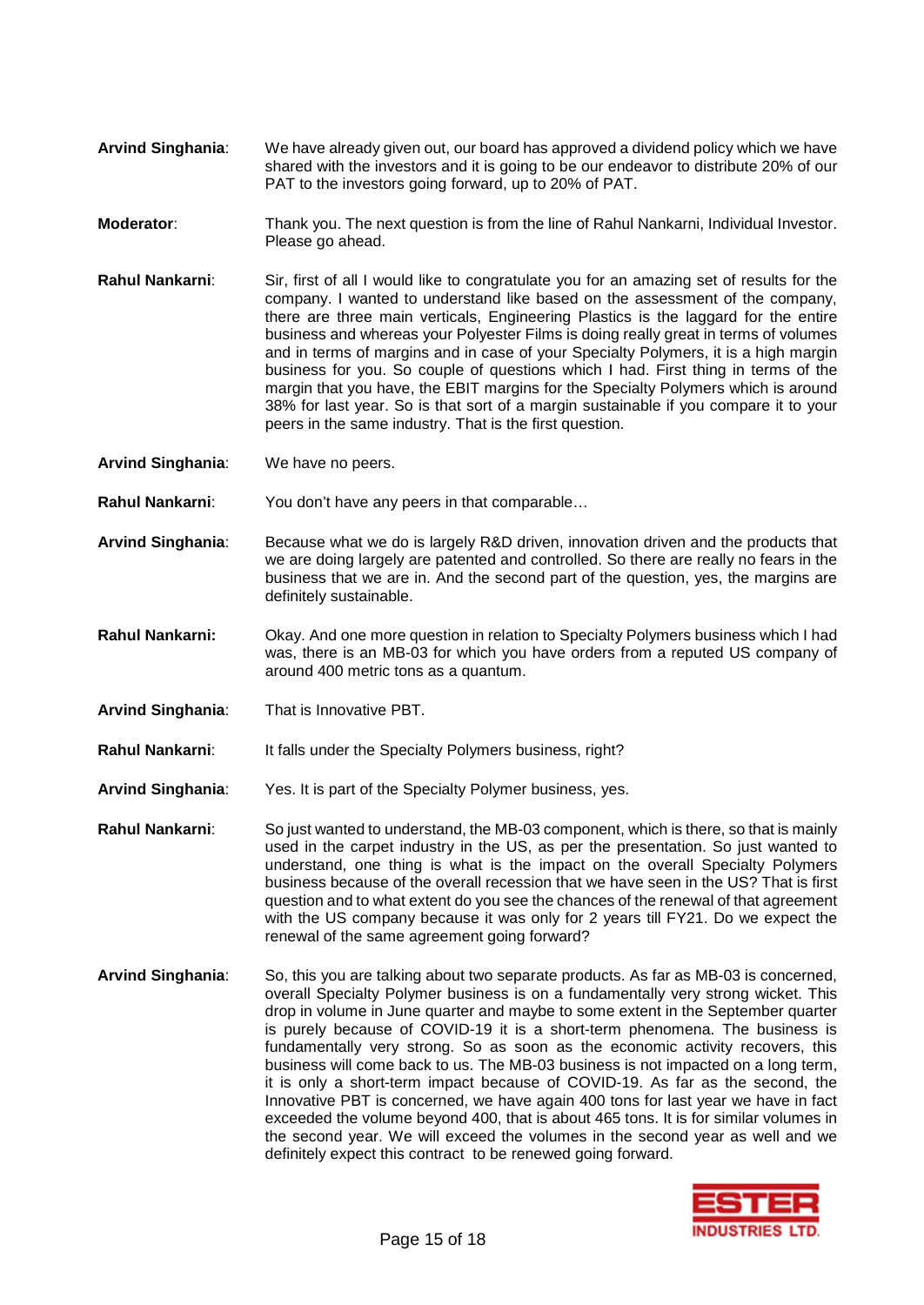- **Rahul Nankarni**: Okay. And just one more question which I had on the Polyester Film business, what I understand one of the components where this Polyester Films ge**t** used as FMCG, which is a very strong piece even in COVID-19 sort of a scenario. So just to understand what would be the proportion of your sales which you can attribute to application in the FMCG industry?
- **Arvind Singhania**: Very large portion.

**Rahul Nankarni**: Can you quote a number, just as a range if possible?

**Arvind Singhania**: More than 70%.

**Moderator:** Thank you. The next question is from the line of Kamal Jeswani from Hinduja Finance. Please go ahead.

**Kamal Jeswani**: Sir, I just wanted to know how is the quarter, this current quarter of April to June shaping up as per the export is concerned in the Film business. Is it still having…?

**Arvind Singhania**: Yes, export has been doing very well in this period as well. In fact, export demand was not impacted much at all. In fact, it has gone up. The demand from export went up by 30%.

- **Kamal Jeswani**: Okay. I was just sharing from few other concalls that there is some fresh capacity which has come up in international markets, maybe in Thailand or somewhere, I think SRF would have…
- **Arvind Singhania**: SRF has started up very recently. So there has been a very good growth in demand in Polyester Film globally and in India and new capacities are going to continuously come up to feed this new demand.
- **Kamal Jeswani:** Okay. So that could lead to any moderation in the margins going forward in terms of fresh capacity comes in, I heard July also there is some new plant coming up?
- **Arvind Singhania**: July, one line is starting up in Hungary of SRF. Like I said, capacities will continue to come. When there is growth in demand, capacities have to come and you may see some moderation in margins going forward. In India today, the domestic demand is in excess of 504,000 tons per annum and minimum capacity was used to be 30,000 to 35,000 tons per line. Now, when you had a demand of only 200,000 or 250,000 tons and you put in a 30,000 or 40,000 tons lines, the impact was much greater. When the base grows to 500,000 or 600,000 tons, one line doesn't impact you so much. So you may not see such violent cyclicality as you have seen in the past. There will be some moderate cyclicality but not violent.
- **Moderator:** Thank you. The next question is from the line of Pramod Agarwal, Individual Investor. Please go ahead.
- **Pramod Agarwal:** I am a shareholder since last 20 years for the company. Sir, I want to know regarding this OPM and NPM, this OPM last 4-5 years continuously it is growing. So whether we can expect in the same line the OPM will go up in the coming years?
- **Arvind Singhania**: Well, in future you will see a lot of EBITDA margin growth coming from the Specialty Polymer business.
- **Pramod Agarwal:** So, the OPM and NPM will be maintained.

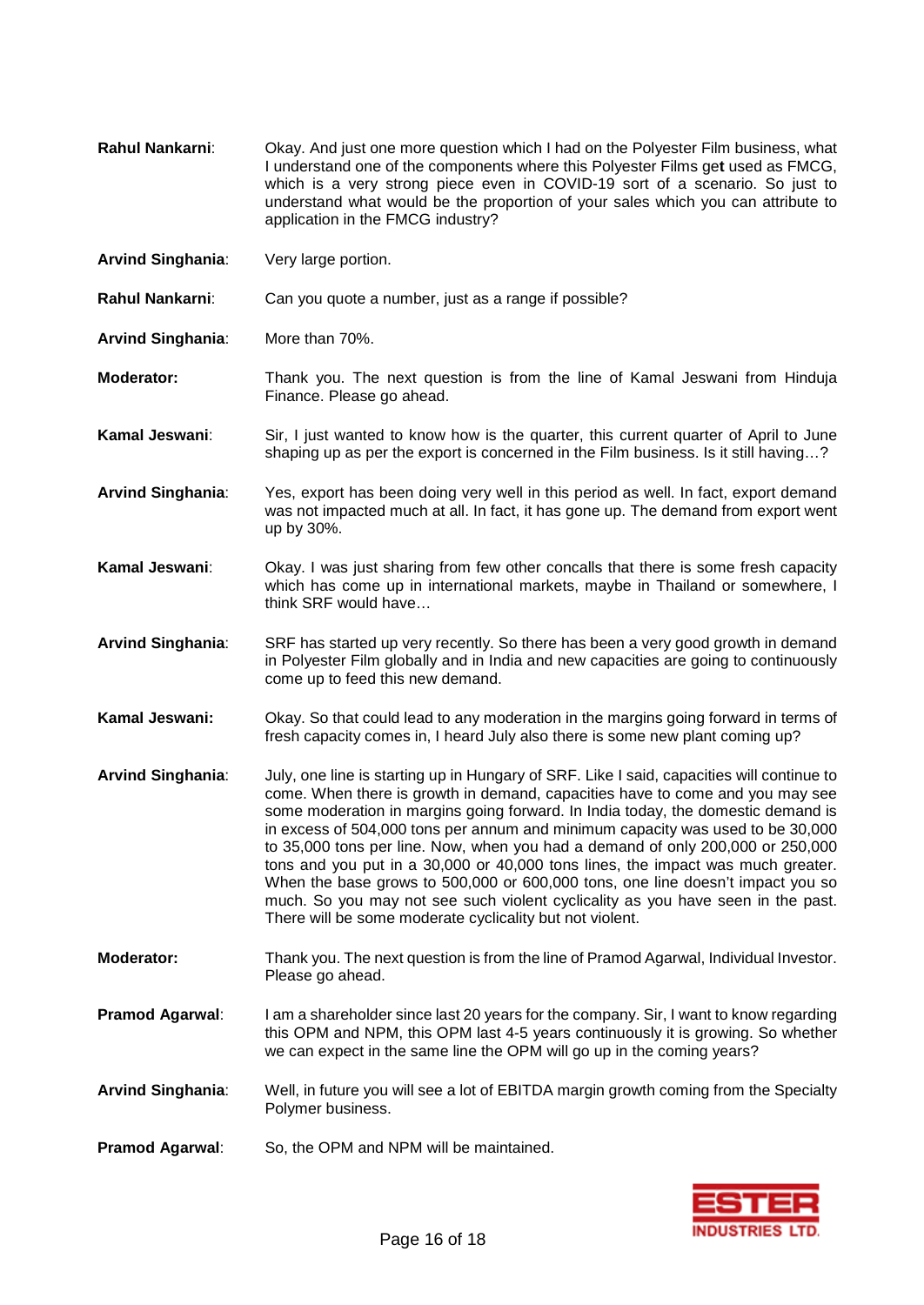- **Arvind Singhania**: We hope to continuously improve it. I mean if COVID-19wasn't there, we would have definitely improved it. But if you take the COVID-19 away, once we come back to normalcy, I think we will see a very healthy growth in Specialty Polymer business and film will continue to grow as well.
- **Pramod Agarwal:** Sir, my next question is on the borrowing. We are continuously paying our loans. So I think this year we are having Rs.133 crore, last year it was Rs.243 crore. So what is the expectation? Up to what time we are going to pay this amount?
- **Arvind Singhania**: So this year repayment liability is about Rs.24 crore for FY21, out of which Rs.8 crore has already been paid, Rs.2 crore more will be paid by the end of June. So out of Rs.24 crore, Rs.10 crore will already be paid by end of June and we will meet the rest of the liability in time. There is no problem in repayment obligations.
- **Pramod Agarwal:** And what about regarding R&D of our company, what is the position?
- **Arvind Singhania**: We continue to do R&D. It is a continuous process for us.
- **Moderator:** Thank you. The next question is from the line of Saket Kapoor from Kapoor and Company. Please go ahead.
- **Saket Kapoor:** Sir, last point was on the PPE part sir, in the PPE manufacturing we are trying to look into it, does it fall in this...?
- **Arvind Singhania**: No, it is a completely different business, completely different product line. Our equipment is not capable of manufacturing PPE.
- **Moderator:** Thank you. The next question is from the line of Surendra Bachhawat, individual investor. Please go ahead.
- **Surendra Bachhawat**: Sir, this expansion in future, priority will be on your film line business?
- **Arvind Singhania**: Yes, on the Polyester Film business, yes.
- **Surendra Bachhawat**: And about Specialty Polymer, you will consider only in next year.
- **Arvind Singhania**: We have already approved. It is actually a kind of a diversification in the Specialty Polymer business that was also approved for Rs.110 crore earlier this year, but because of the COVID-19 we are studying the impact of, long term impact on this diversification. So we will take a view, whether to move ahead with it or not in the next 2 to 3 months. So right now, we are moving ahead with the Polyester Film expansion for Rs.500 crore.
- **Surendra Bachhawat**: Will this impact our capability enhancement on the Specialty Polymer?
- **Arvind Singhania**: So, this Rs.110 crore expansion that we had got approved earlier from the board was on a capability enhancement to make a newer kind of product. But this has been put on hold for the time being.
- **Moderator:** Thank you. Ladies and gentlemen, that was the last question for today. I would now like to have the conference back to the management for their closing comments.